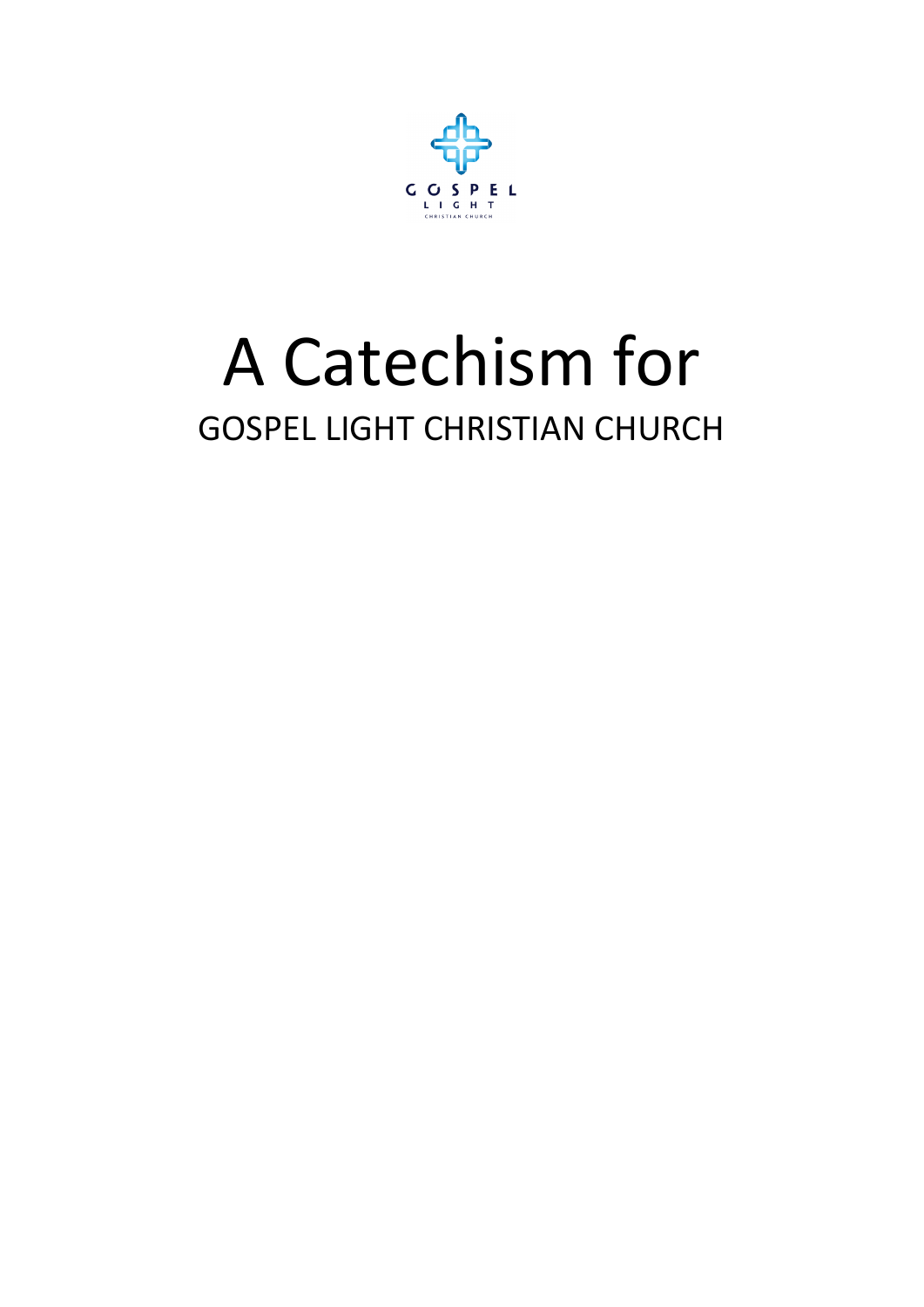#### Introduction

People often ask what kind of church we are and what we believe in. We tell others that we are a Bible-believing church, but what are the biblical doctrines we believe in? Although we have a statement of faith, it is too brief to communicate clearly our beliefs. Historically, churches have answered this need with a confession of faith or a catechism. Therefore, the pastors at Gospel Light have written up this modern version of a catechism for our church.

What is catechism? The word "catechism" comes from the Greek *katecheo*, which simply means to teach or instruct. Traditionally, a question-and-answer format with supporting verses is taken.

We thank God for the churches in history and today who have gone before us. We would like to acknowledge the following documents among others for the references and inspiration for our own catechism:

- Westminster Shorter Catechism (WSC)
- Westminster Larger Catechism (WLC)
- 1646 Westminster Confession of Faith (WCF)
- Heidelberg Catechism (HC)
- Belgic Confession (BC)
- 1689 Baptist Confession of Faith in Modern English (also known as the Second London Baptist Confession) (SLBC)
- Chicago Statement on Biblical Inerrancy (CSBI)
- "A Baptist Catechism" adapted by John Piper (ABC)
- "Truths That Make Us Sing" by Redemption Hill Church (TTMUS)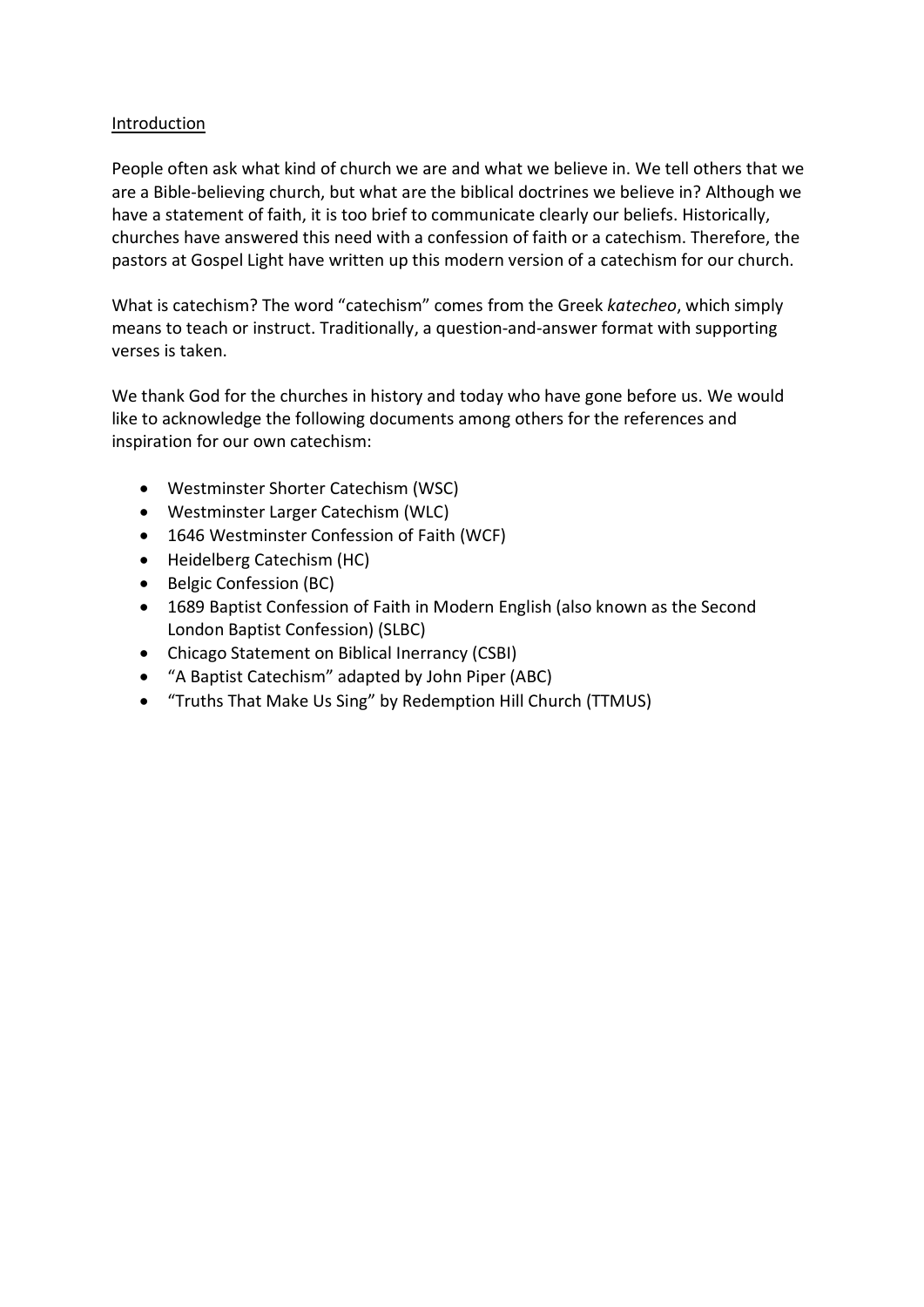# **CONTENTS**

#### **The Bible**

- 1. What is the Bible?
- 2. Why do we believe that the Bible is the Word of God?
- 3. What is the Bible for?
- 4. Who should read the Bible?
- 5. How should we understand the Bible?

#### **God**

- 1. Who is God?
- 2. What is the Trinity?
- 3. Who is the Father?
- 4. Who is the Son?
- 5. Who is the Holy Spirit?

#### **Creation**

- 1. Who created everything?
- 2. How did God create everything?
- 3. Why did God create everything?
- 4. What is unique about the creation of man?
- 5. Does man know that God is the Creator?
- 6. Is God still involved in his creation today?

#### **Sin**

- 1. What is sin?
- 2. What is the Law of God?
- 3. How did sin enter the world?
- 4. Did all mankind fall in Adam's first sin?
- 5. What are the consequences of sin?

#### **The Gospel**

- 1. What is the Gospel?
- 2. Why did Jesus have to suffer and die?
- 3. How do we respond to the Gospel to be saved?
- 4. What is the role of the Law with regards to the Gospel?
- 5. What are the benefits of believing the Gospel?
- 6. What are the evidences of a true believer?
- 7. Can a true believer lose his salvation?
- 8. What is election?

#### **Sanctification**

- 1. What is sanctification?
- 2. What is the role of the Holy Spirit in our sanctification?
- 3. What are the responsibilities of Christians in sanctification?
- 4. What is the motivation for sanctification?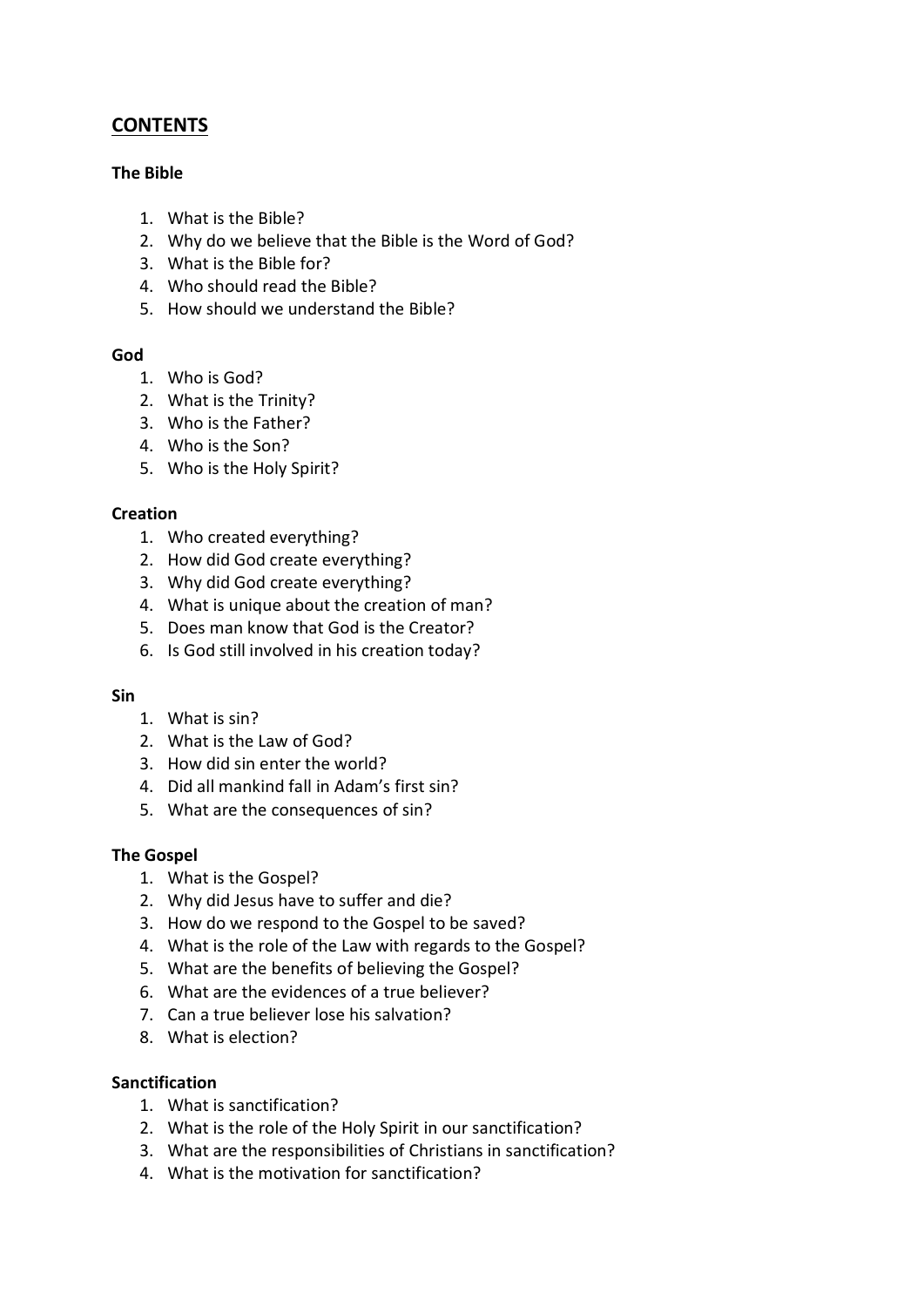#### **The Church**

- 1. What is the church?
- 2. What does joining a local church involve?
- 3. What are the ordinances of the church?
- 4. What is Baptism?
- 5. What is the Lord's Supper?
- 6. What is church discipline and what is it for?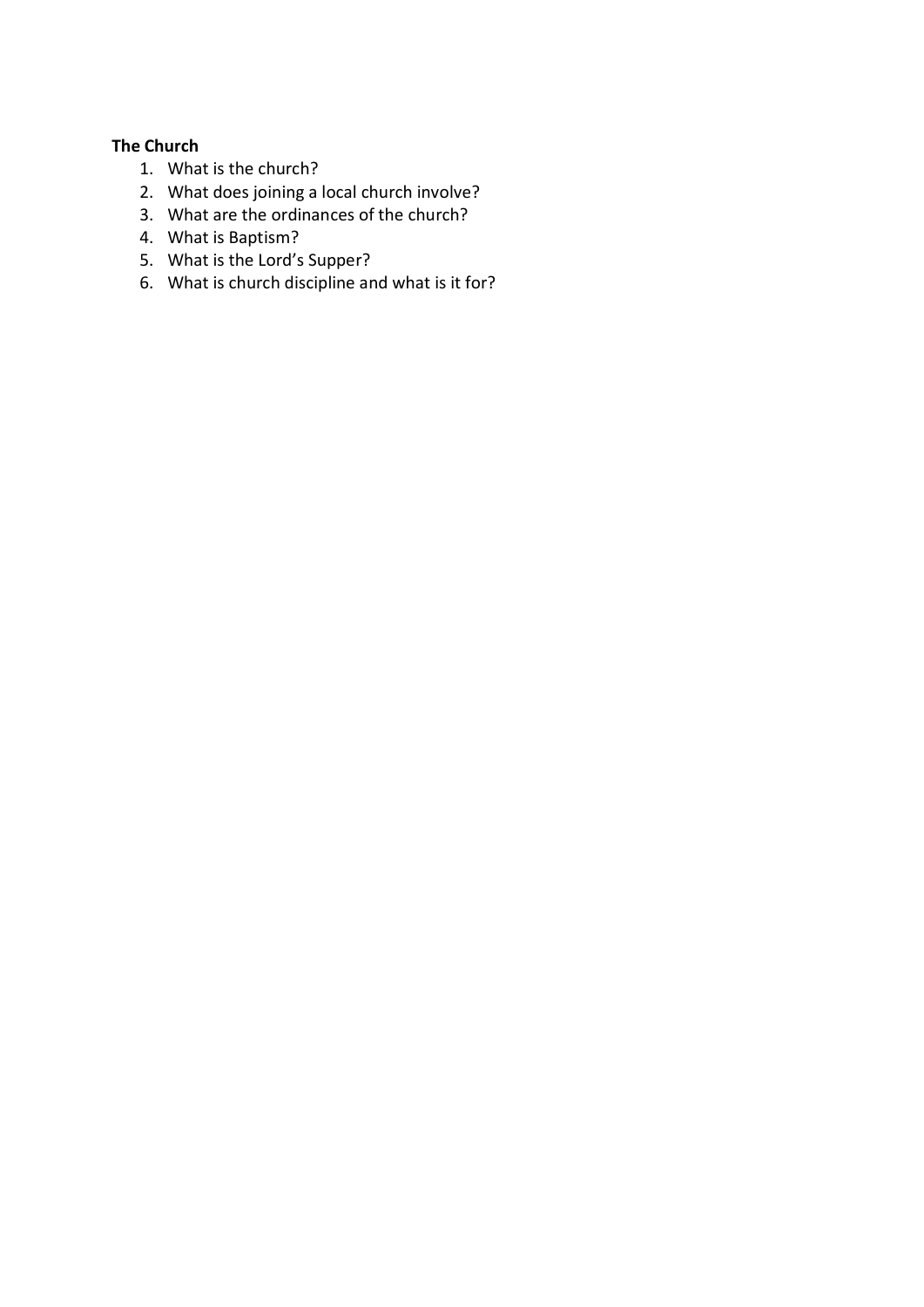# **The Bible**

#### 1. What is the Bible?

The Bible is the written Word of God consisting of all the 66 books of the Old and New Testaments.

The Old Testament includes these 39 books:

| Genesis        | 2 Chronicles        | Daniel    |
|----------------|---------------------|-----------|
| Exodus         | Ezra                | Hosea     |
| Leviticus      | Nehemiah            | Joel      |
| <b>Numbers</b> | Esther              | Amos      |
| Deuteronomy    | Job                 | Obadiah   |
| Joshua         | Psalms              | Jonah     |
| Judges         | Proverbs            | Micah     |
| Ruth           | <b>Ecclesiastes</b> | Nahum     |
| 1 Samuel       | Song of Solomon     | Habakkuk  |
| 2 Samuel       | Isaiah              | Zephaniah |
| 1 Kings        | Jeremiah            | Haggai    |
| 2 Kings        | Lamentations        | Zechariah |
| 1 Chronicles   | Ezekiel             | Malachi   |

The New Testament includes these 27 books:

| Matthew       | Ephesians       | Hebrews    |
|---------------|-----------------|------------|
| Mark          | Philippians     | James      |
| Luke          | Colossians      | 1 Peter    |
| John          | 1 Thessalonians | 2 Peter    |
| Acts          | 2 Thessalonians | 1 John     |
| Romans        | 1 Timothy       | 2 John     |
| 1 Corinthians | 2 Timothy       | 3 John     |
| 2 Corinthians | Titus           | Jude       |
| Galatians     | Philemon        | Revelation |

All of these in their original autographs are given by the inspiration of God to be the only infallible rule of faith and practice.

*VERSES:* 2 TIMOTHY 3:16, 2 PETER 1:19-21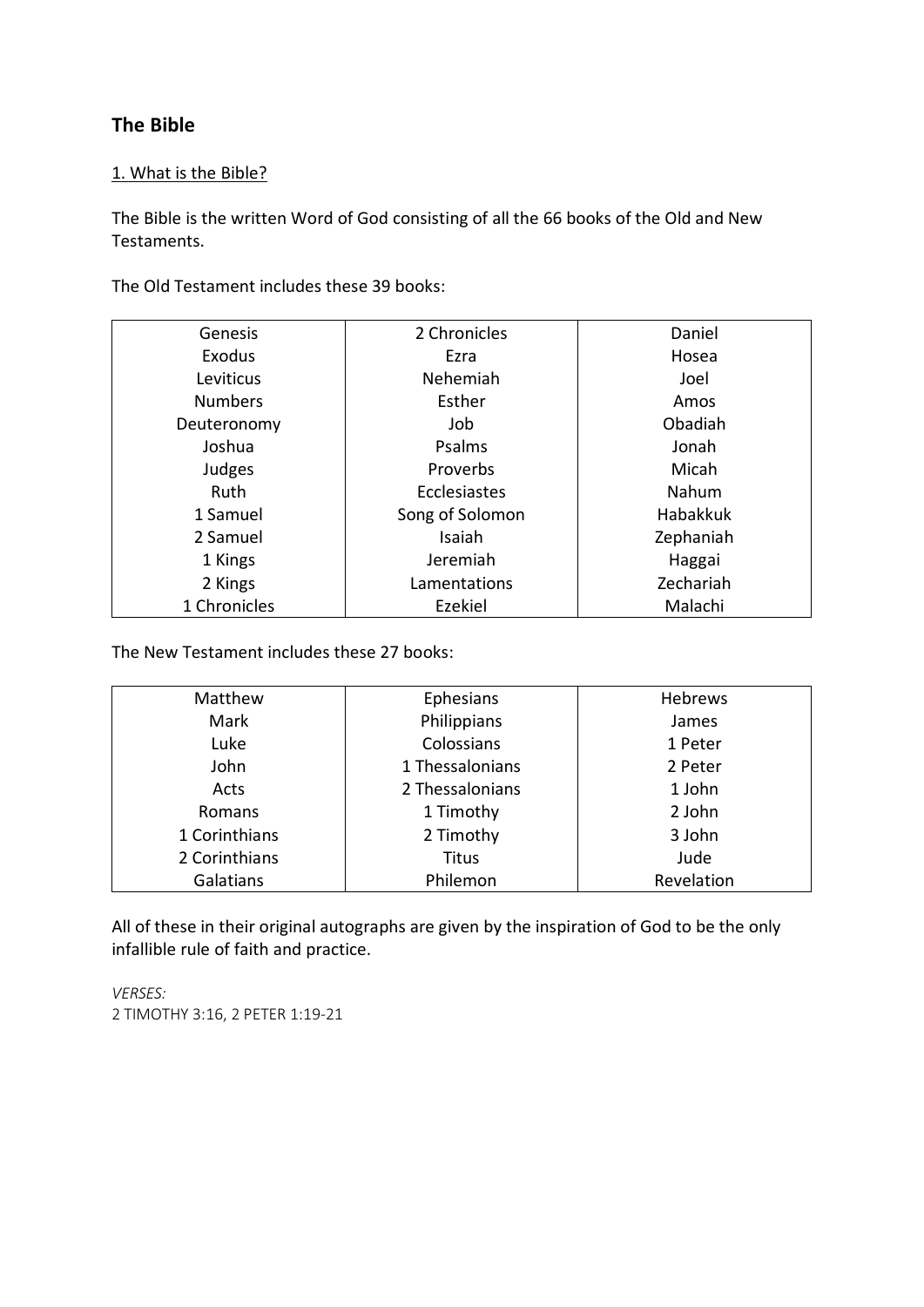#### 2. Why do we believe that the Bible is the Word of God?

The content of the Bible is clearly of divine origin. The fulfillment of prophecy, the unity of its parts, its power to convert sinners and to edify saints prove it to be the Word of God. Nevertheless, only the Spirit of God can make us willing to agree with and submit to the Bible as the only sufficient, inerrant, infallible, and authoritative Word of God.

*VERSES:* LUKE 24:27, ACTS 10:43, 1 CORINTHIANS 2:14-16

#### 3. What is the Bible for?

The Bible is God's revelation of Himself to mankind. It teaches us what to believe about God, and how man is to relate to Him and to one another.

*VERSES:* JOHN 20:31, ACTS 24:14, DEUTERONOMY 29:29, DEUTERONOMY 30:16,17

#### 4. Who should read the Bible?

Every person is to read the Bible.

*VERSES:* MATTHEW 4:4

#### 5. How should we understand the Bible?

We should understand the Bible by studying the passages in their grammatical, literary and historical contexts in order to discover the original intent of the words. If the meaning of a passage is uncertain, it must be understood in the light of other passages that speak more clearly. Most importantly, we also need to ask for the Holy Spirit's illumination and guidance to understand and apply the Bible to our lives.

*VERSES:* LUKE 24:27, 1 CORINTHIANS 2:13,14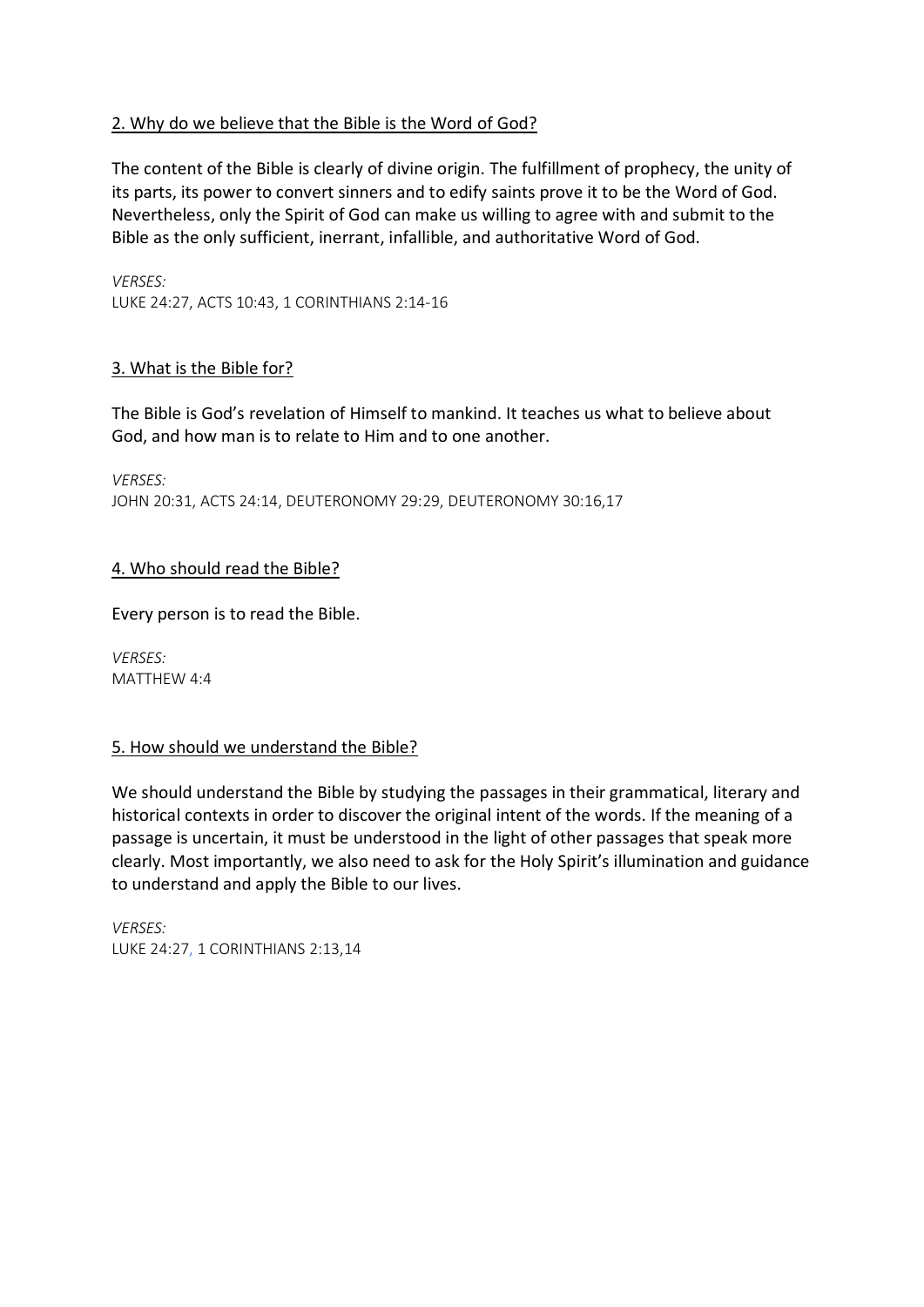# 1. Who is God?

- God is the first and most supreme being, the Creator and Sustainer of everyone and everything.
- God is a spirit.
- He is eternal, unchangeable in His purposes and character, and infinite in His greatness and power.
- He is most holy, most free, most wise to do according to the counsel of His own righteous and glorious will.
- He is most loving, gracious, merciful, and longsuffering, forgiving sin and rewarding those who diligently seek Him.
- He is also most just, and fearsome in His judgments, hating all sin, and will by no means clear the guilty.
- He has revealed Himself to us as one God in three distinct Persons, the Trinity.

#### *VERSES:*

PSALM. 97:9, ISAIAH 40:28, ISAIAH 44:6, JOHN 4:24, MALACHI 3:6, ISAIAH 6:3, HEBREWS 11:6, EXODUS 34:6-7

#### 2. What is the Trinity?

- There is only one true and living God, and there are three Persons in the Godhead: the Father, the Son, and the Holy Spirit.
- The Father is not the Son and the Son is not the Father, and likewise the Holy Spirit is neither the Father nor the Son.
- These three, though being distinct persons and having different roles, are neither divided nor fused or mixed together, yet are the same in substance and equal in power and glory.
- These three are in perfect harmony and are, in ways beyond our comprehension, not three beings, nor one being with three personalities, but perfectly at all times for all eternity, one God in three persons.

*VERSES:* MATTHEW 3:16-17, MATTHEW 28:19

# **God**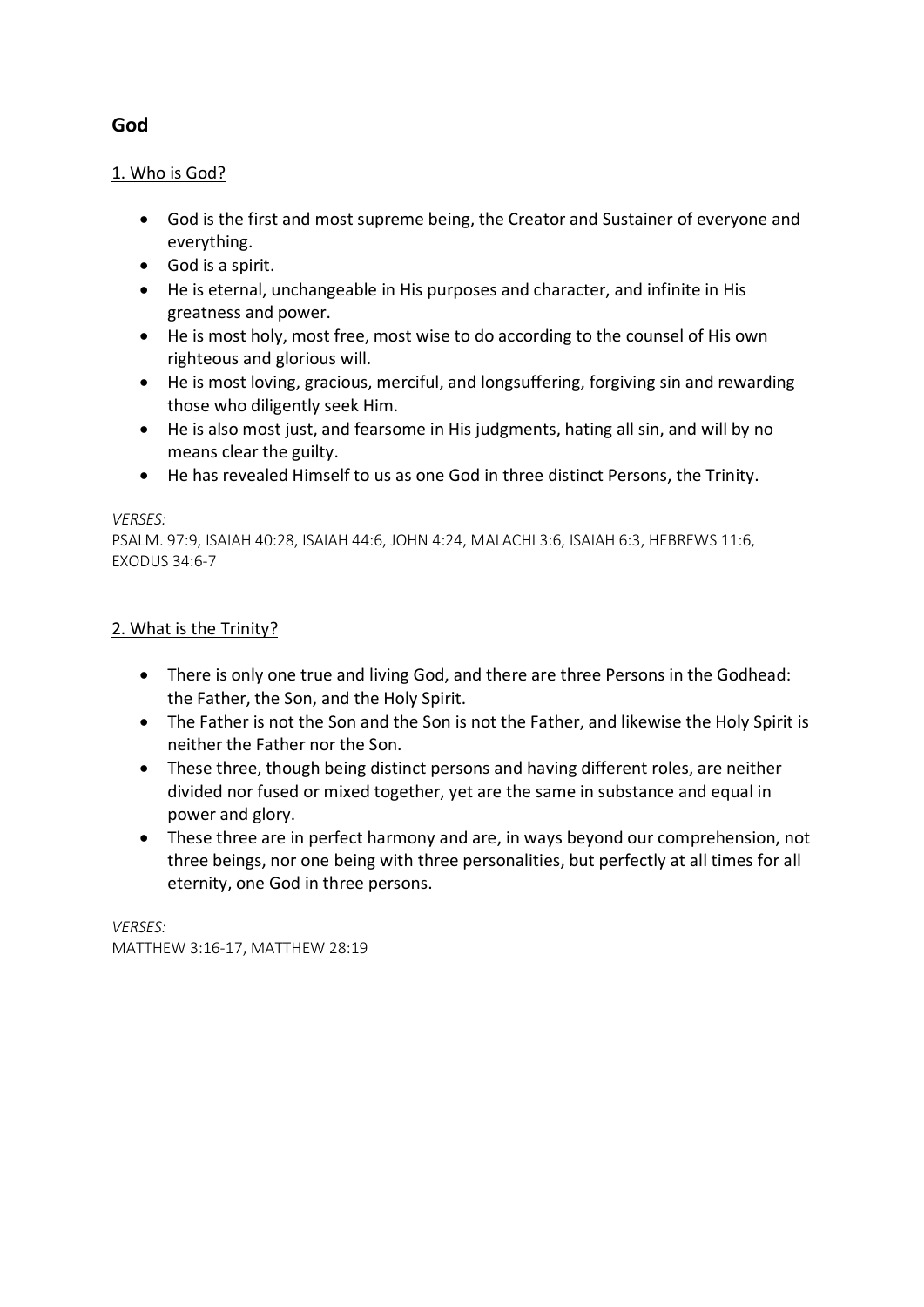#### 3. Who is the Father?

- The Father is the first Person of the Godhead.
- He is the cause, origin, and source of all things, visible as well as invisible.
- He has chosen to bless the elect with forgiveness, redemption, and adoption in Christ to the praise of His glory.
- He has sent forth His Son and the Holy Spirit to accomplish His will.
- He also hears the prayers of His people, provides for them, chastises them, and works in their lives to make them more fruitful.

#### *VERSES:*

EPHESIANS 1:3-12, GALATIANS 4:4-6, HEBREWS 12:6-11, JOHN 15:2

#### 4. Who is the Son?

- The Lord Jesus Christ is the second Person of the Godhead.
- He is the Word of God made flesh.
- He is the uncreated, eternal Son of God who became a man, lived a sinless life, was crucified, buried, and rose from the dead before returning to heaven.
- He continues to be truly God and truly man in two distinct natures without confusion, without change, without division, without separation – and one person forever.
- He reveals the Father to us.
- He is the promised Prophet, Priest, and King, the Messiah who saves His people from their sins through His atoning death and resurrection.
- He now sits at the right hand of the throne of the Father, interceding for His people.
- He will return one day to judge the living and the dead and inherit all things.

#### *VERSES:*

JOHN 1:1, JOHN 1:14, ROMANS 9:5, HEBREWS 2:14, LUKE 24:39, HEBREWS 1:2, JOHN 1:18, ACTS 3:22, HEBREWS 5:5, PSALM 2:6, ROMANS 14:9, 1 CORINTHIANS 15:3, 1 TIMOTHY 3:16, ROMANS 8:34, 2 THESSALONIANS 1:7-10, EPHESIANS 1:10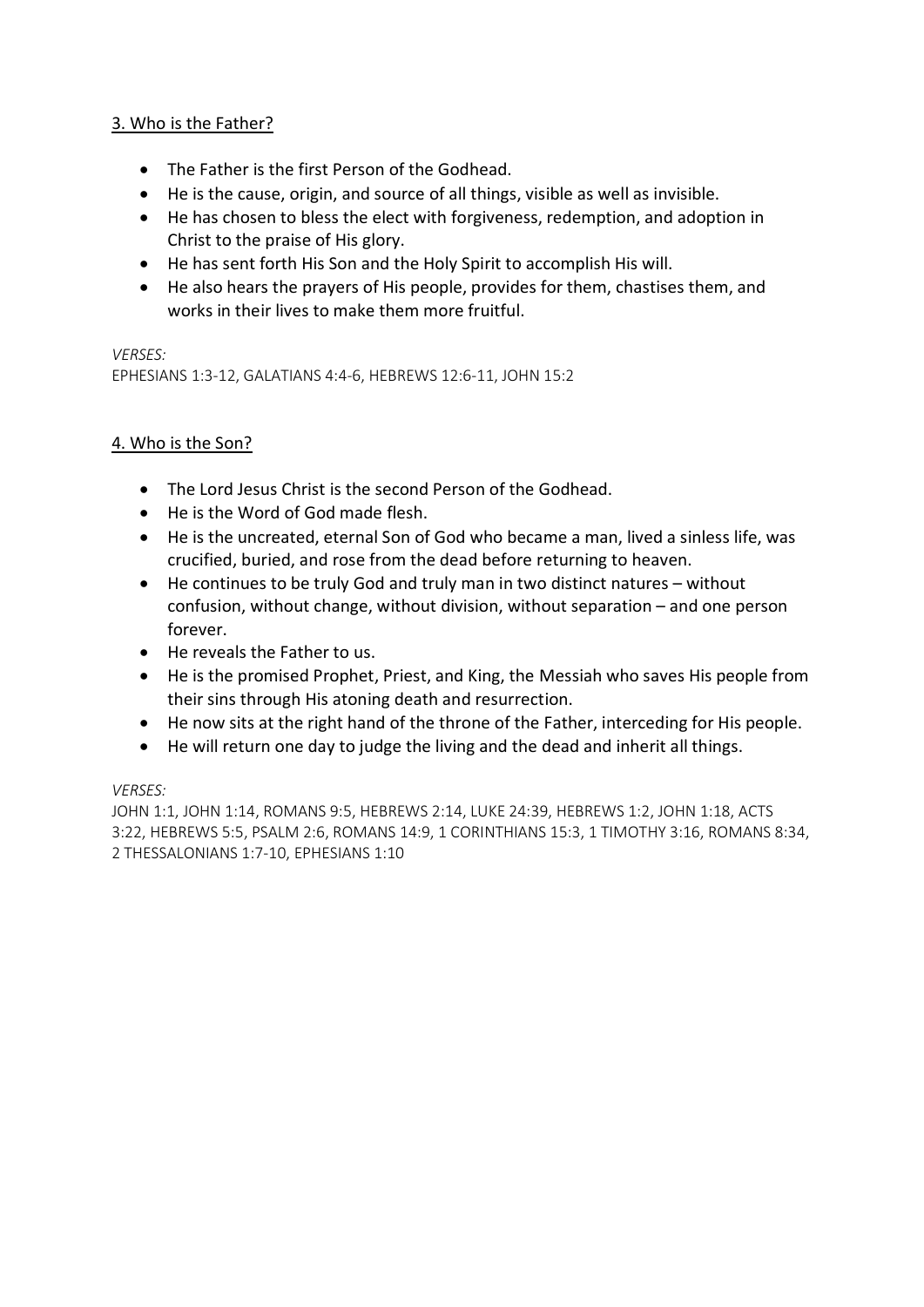#### 5. Who is the Holy Spirit?

- The Holy Spirit is the third Person of the Godhead.
- He is not an impersonal force.
- He proceeds from the Father and the Son.
- He is given to believers by the Father as a result of the finished work of Jesus Christ to be a helper and advocate.
- He brings about conviction of sin, the new birth, assurance of salvation, and the unity of the Church.
- He gives spiritual gifts to every believer for the edification of the Church.
- He comforts believers, leads them in life, helps them understand the Word of God, teaches them all things, guides them into all truth, empowers them for ministry, changes them into the image of Christ, and intercedes for them.
- He indwells His people, who are commanded to be filled or controlled by Him and to seek communion with Him.
- He bears witness about Jesus and enables His people to do the same.

#### *VERSES:*

MATTHEW 28:19, JOHN 14:16, ACTS 2:33, JOHN 16:8, ROMANS 8:16, 1 CORINTHIANS 12:13, 1 CORINTHIANS 12:4, ACTS 9:31, ROMANS 8:14, JOHN 14:26, JOHN 16:13, ACTS 1:8, 2 CORINTHIANS 3:18, ROMANS 8:26, 1 CORINTHIANS 3:16, EPHESIANS 5:18, 2 CORINTHIANS 13:14, JOHN 15:26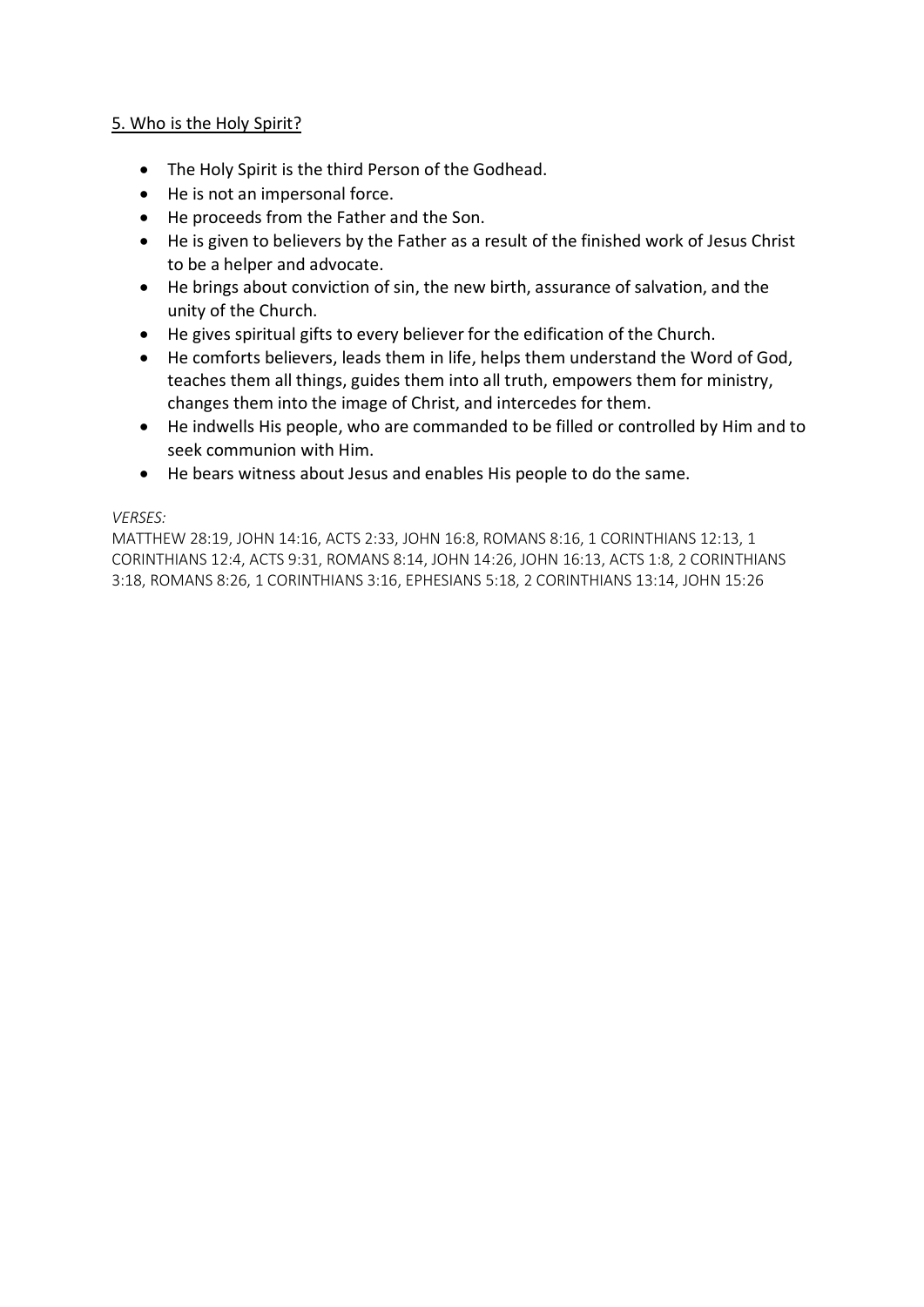# **Creation**

#### 1. Who created everything?

#### God created everything. All three Persons of the Godhead were involved in creation.

*VERSES:* ACTS 17:24, HEBREWS 1:2, JOHN 1:3, GENESIS 1:1-2

#### 2. How did God create everything?

He formed all things out of nothing by the word of His power.

*VERSES:* HEBREWS 11:3

#### 3. Why did God create everything?

God created everything for his glory and to reveal Himself and His attributes to man.

*VERSES:* ROMANS 1:20, JEREMIAH 10:12, PSALM 104:24, PSALM 33:5, PSALM 19:1, ISAIAH 43:7, COLOSSIANS 1:16, REVELATION 4:11

#### 4. What is unique about the creation of man?

Of all God's works, only man and woman were created after God's own image, and to have dominion over all creation. He gave them a conscience that understands the demands of the Law of God. The first man and woman – Adam and Eve – were also created with the ability to either obey or disobey the will of God.

*VERSES:* GENESIS 1:26-27, ROMANS 2:14-15, GENESIS 2:16-17

#### 5. Does man know that God is the Creator?

Yes. Everybody intuitively knows that God is the Creator. Nevertheless, that knowledge can be suppressed because of man's sinfulness and refusal to acknowledge the truth.

*VERSES:* ROMANS 1:18-21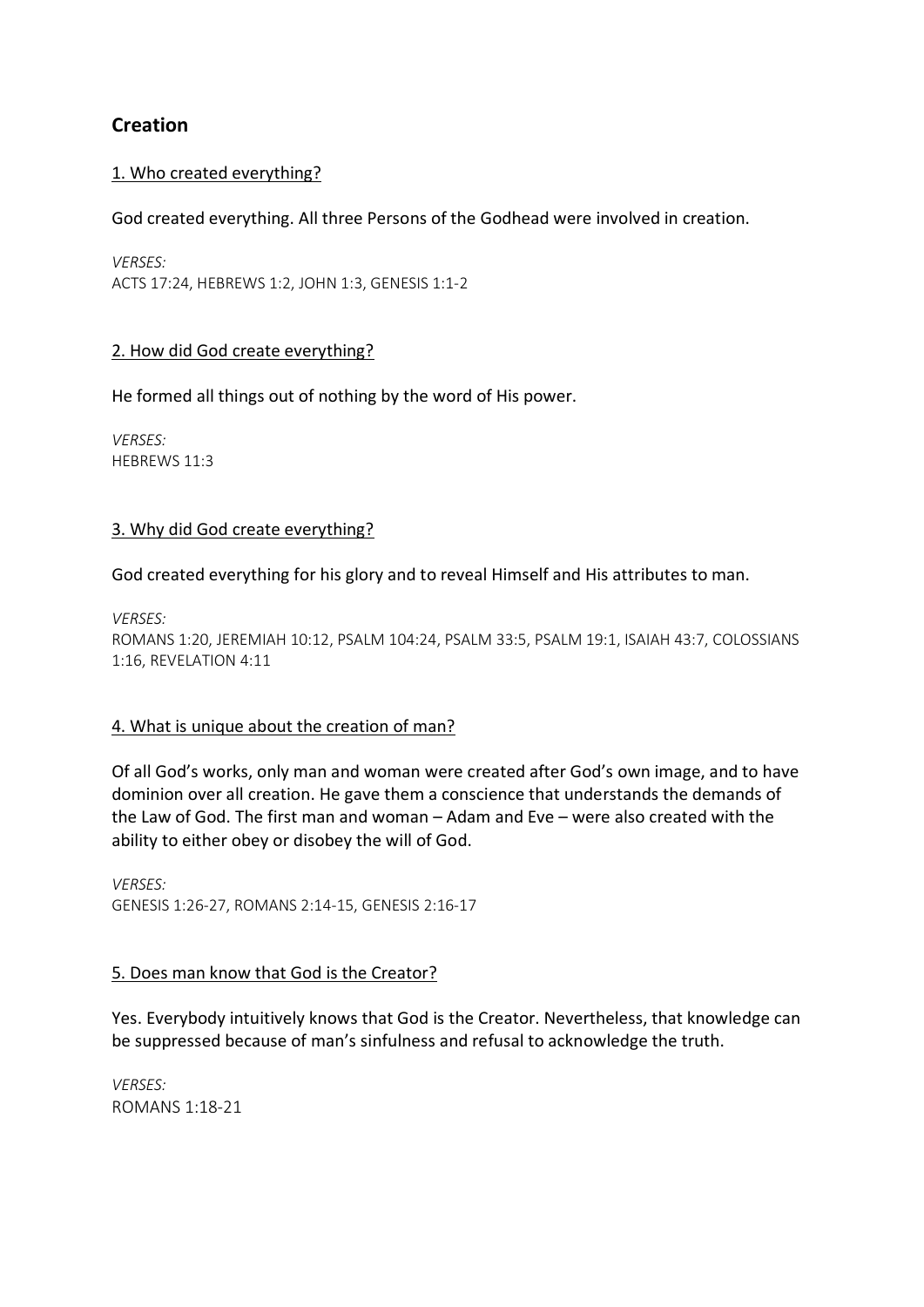#### 6. Is God still involved in his creation today?

Yes. He sustains all things and orders all things, and does so continually without ceasing. Even evil is allowed by God and turned around to accomplish his holy, good, and wise purposes.

*VERSES:* COLOSSIANS 1:17, ACTS 17:24-28, NEHEMIAH 9:6, HEBREWS 1:3, GENESIS 50:20, ACTS 2:23, ROMANS 8:28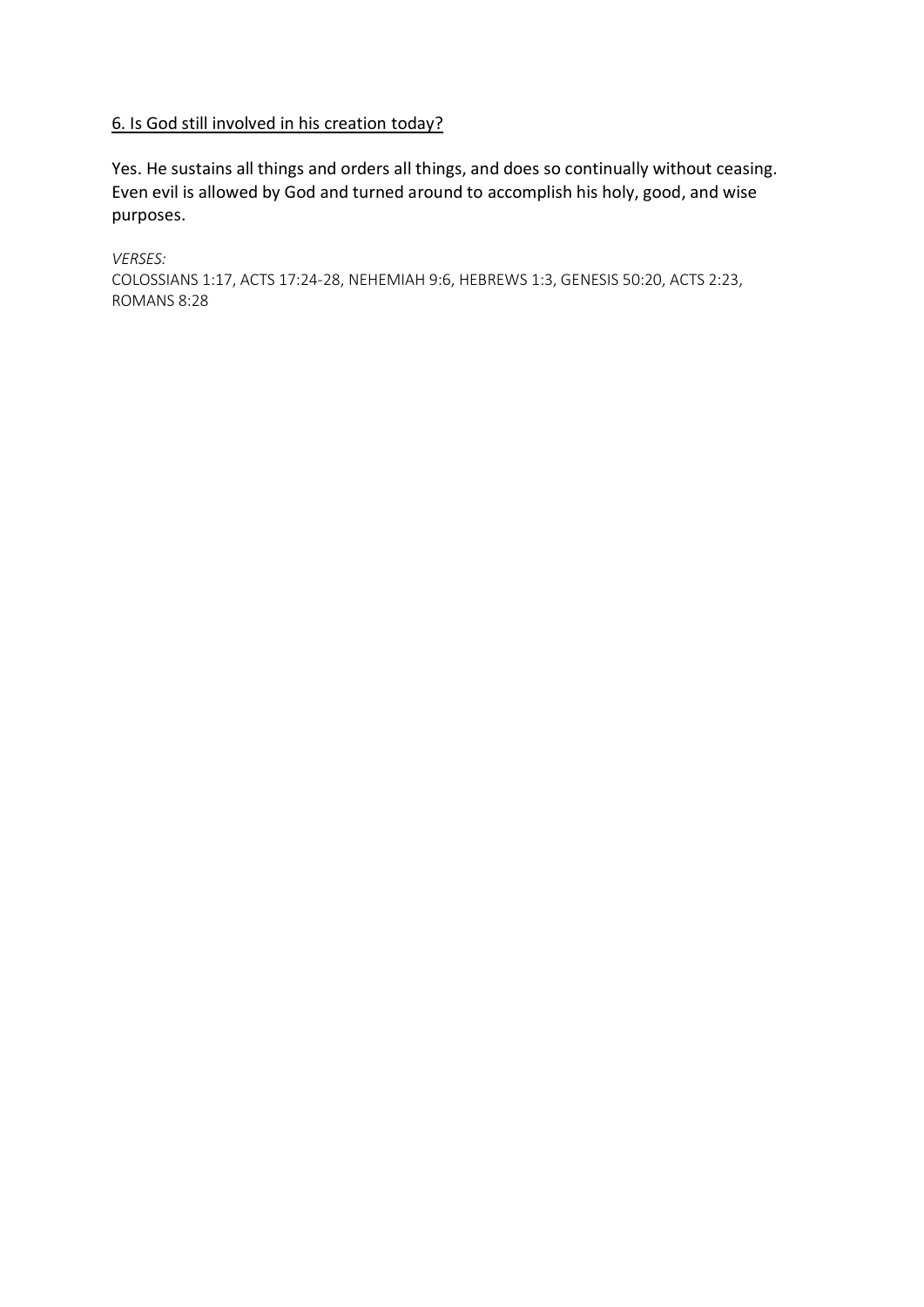#### 1. What is sin?

Sin is any attitude, desire or action that breaks the Law of God, comes from a heart of unbelief, or is not done for the glory of God.

*VERSES:* 1 JOHN 3:4, ROM 14:23, 1CORINTHIANS 10:31

#### 2. What is the Law of God?

The Law of God is summarized in the 10 Commandments and in the Great Commandment (to love God with all our heart, mind, soul, and strength, and to love our neighbour as ourselves). The Law of God reveals His perfect holiness, and that we are unable to obey Him perfectly and meet His perfect standard.

*VERSES:* EXODUS 20: 1-17, DEUTERONOMY 5:1-22, MATTHEW 22:35–40, MARK 12:28–34, LUKE 10:25-28, 1 PETER 1:16.

#### 3. How did sin enter the world?

The first man and woman, Adam and Eve, were given life and freedom to enjoy all of God's creation in the Garden of Eden. They were also commanded to not eat the fruit from the tree of the knowledge of good and evil. However, being tempted by the Serpent, they desired to be like God and chose to eat of that forbidden fruit. As a result, the first man and woman fell from the sinless state in which they were created and sin entered the world.

*VERSES:* GENESIS 2:15-17, GENESIS 3:1-7, ROMANS 5:12

#### 4. Did all mankind fall in Adam's first sin?

All mankind descending from Adam through natural processes, with the exception of Jesus Christ who was conceived through supernatural means, sinned in Adam and fell with him in his first sin. By God's appointment, Adam was the root and representative of the whole human race. Because of this, the guilt of his sin was accounted to all his offspring. Moreover, his offspring are now conceived in sin and are by nature children of wrath, the servants of sin, and partakers of death.

*VERSES:* ROMANS 5:12, 1CORINTHIANS 15:21-22, PSALM 51:5, ROMANS 5:18-19, EPHESIANS 2:3

#### **Sin**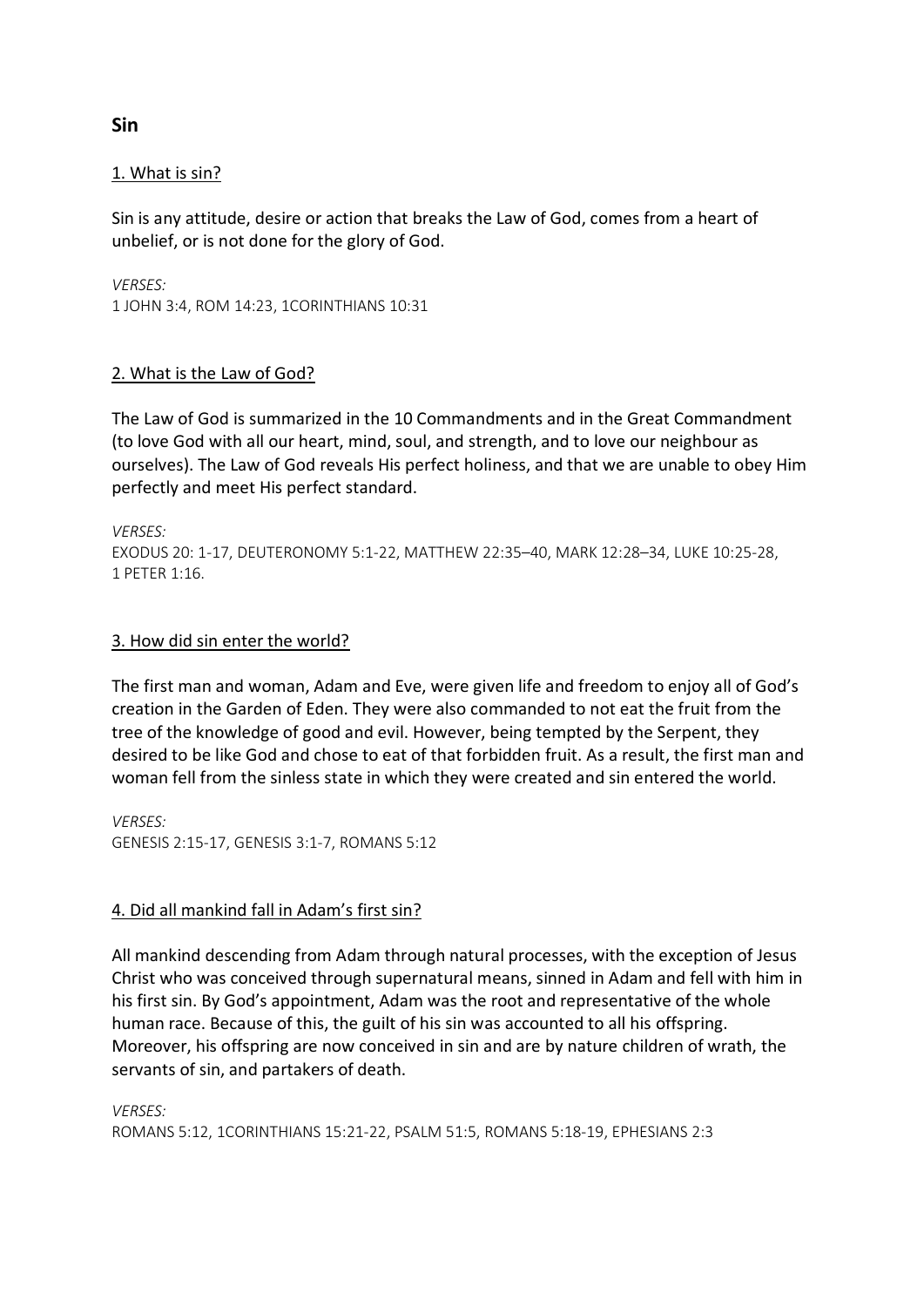#### 5. What are the consequences of sin?

Because of sin, man is now under the wrath and curse of God, and suffers:

- guilt
- shame
- alienation from God
- corruption of his nature
- all actual transgressions that come from this corrupt nature including the inability to obey the Law of God
- liability to all the miseries of this life
- death
- the pains of Hell forever

The whole earth and its creatures are also cursed and subjected to futility and corruption as a result of man's sin.

*VERSES:*

GENESIS 3:7-8, GENESIS 3:24, ROMANS 3:10, EPHESIANS 2:1-3, ISAIAH 53:6, ROMANS 6:23, MATTHEW 25:41-46, REVELATION 21:8, ROMANS 8:10, ROMANS 8:20-21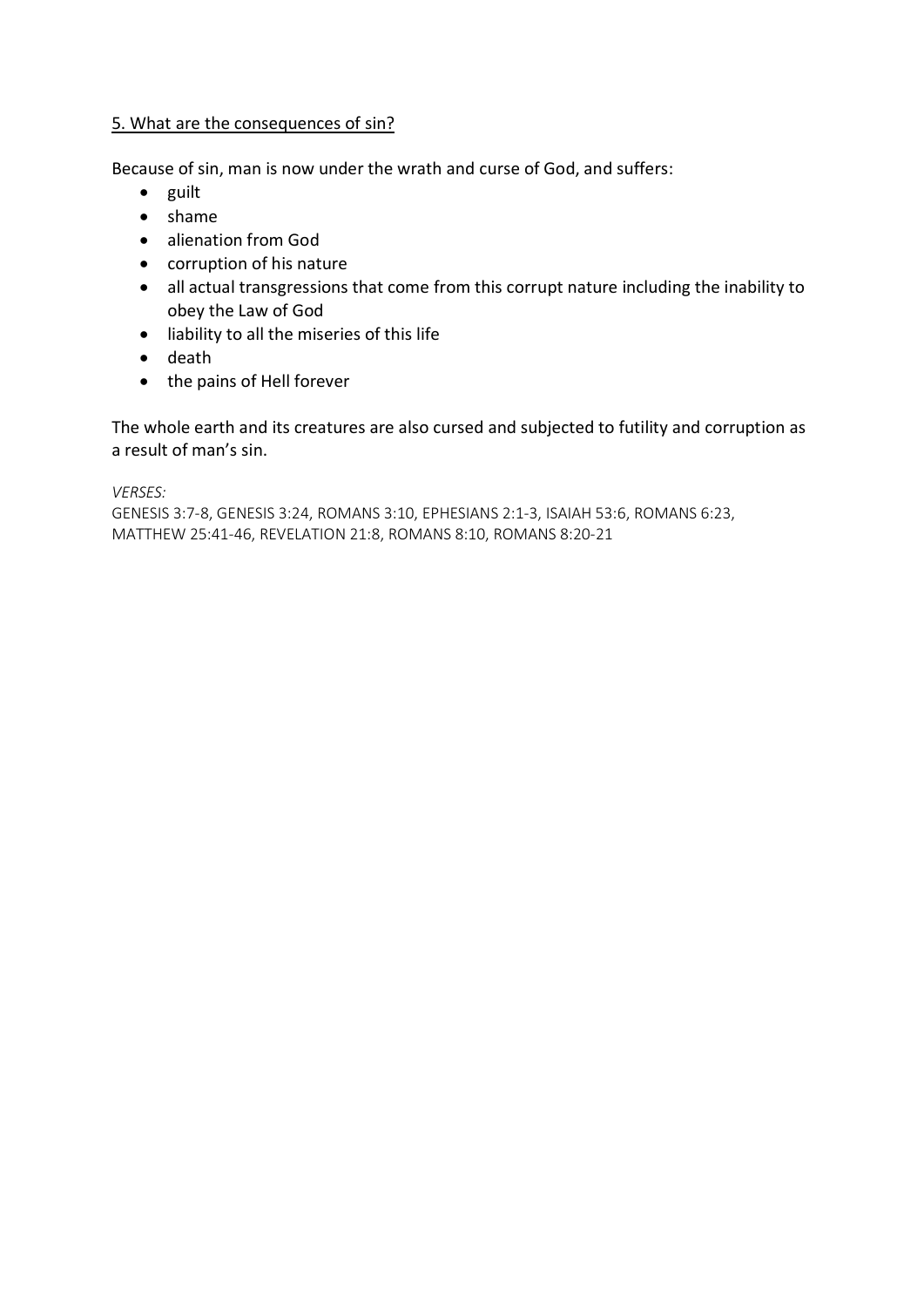# **The Gospel**

#### 1. What is the Gospel?

The Gospel is the good news of Jesus Christ dying on the cross and rising from the grave to save man from his sins in order to reconcile sinful man to the Holy God.

*VERSES:* 1 CORINTHIANS 15:3-4, ROMANS 5:10, 2 CORINTHIANS 5:19

#### 2. Why did Jesus have to suffer and die?

Man is separated from God and condemned to eternal punishment in Hell because of his sins. Jesus suffered and died as a propitiary sacrifice to reconcile sinners to God. He fully satisfied the just wrath of God towards our sins and displayed the righteousness of God by paying the debt of our sin on the cross so that God might be both just and the justifier of those who believe in Jesus Christ. God thus demonstrated His unconditional love toward us, in that while we were yet sinners, Christ died for us.

*VERSES:* COLOSSIANS 1:21, REVELATION 21:8, 1PETER 2:24, ISAIAH 53:4-6, ROMANS 3:26, ROMANS 5:6-8, 1 JOHN 4:10

#### 3. How are people to respond to the Gospel to be saved?

People need to repent and believe the Gospel. To repent is to recognize and grieve over one's sin, forsake it and turn to God, trusting not in one's own righteousness or good works but in God's grace through Jesus Christ alone for salvation. To believe the Gospel is to receive and rest in the finished work of Jesus Christ alone for forgiveness of sins and reconciliation with God.

*VERSES:* MARK 1:15, ACTS 2:27, 2CORINTHIANS 7:10, EPHESIANS 2:8-9, JOHN 1:12, ROMANS 10:9,10, GALATIANS 2:15,16

#### 4. What is the role of the Law of God with regards to the Gospel?

The Law of God reveals the perfect holiness of God, and that we are unable to obey Him perfectly and meet His perfect standard. It confirms man's sinfulness, the certainty of judgement, and his need for salvation through Jesus Christ.

*VERSES:* ROMANS 7:12, 3:19-20, GALATIANS 3:23-26, 2:16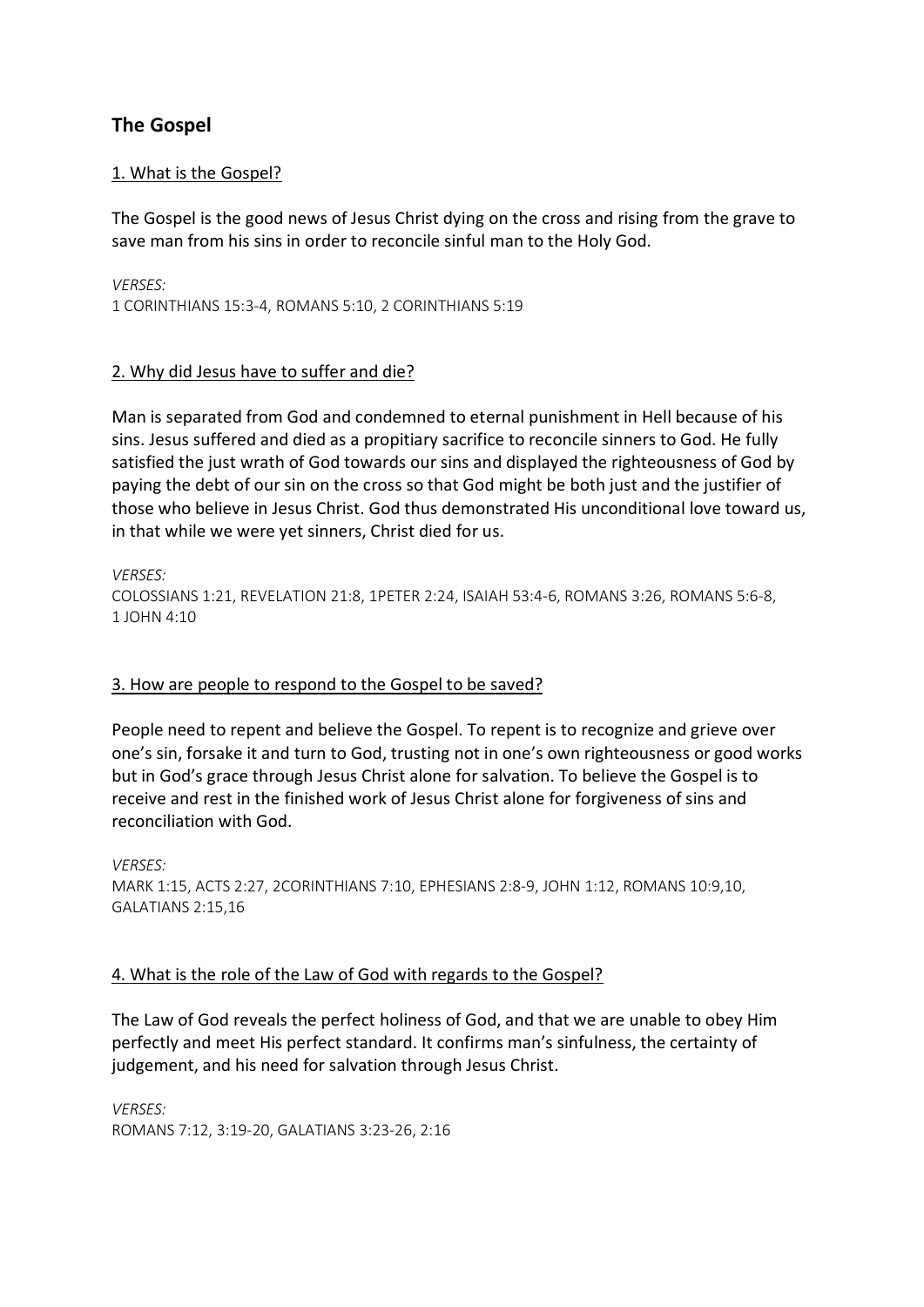#### 5. What are the benefits of believing the Gospel?

The benefits of believing the Gospel for the believer are several:

- His sins are forgiven and he is reconciled to God
- He is justified declared righteous through the free grace of God in the finished work of Jesus Christ
- He is adopted received into the company of God's children and having a right to all the honour and privileges that come with being His child
- He is redeemed freed from sin, death, and Hell to serve the living God
- He is born from above made a new creation with a new heart that knows and loves God
- He receives the Holy Spirit who indwells him and empowers him to live the Christian life
- He is made a member in the body of Jesus Christ
- He will be raised up in glory at the Resurrection

#### *VERSES:*

2CORINTHIANS 5:18, ROMANS 3:24, 5:1, 5:9, 8:15, EPHESIANS 1:5, 1:7, JOHN 3:3-7, 2CORINTHIANS 5:17, EZEKIAL 36:26, ROMANS 8:9, 1CORINTHIANS 12:13, DANIEL 12:2-3, 1CORINTHIANS 15:42-44

#### 6. What are the evidences of a true believer?

The true believer of Jesus Christ is a disciple who perseveres in following Christ and abiding in his word. He will:

- Be a new creation demonstrating progressive life change into Christlikeness
- Profess Jesus Christ as Lord and live in submission to Him
- Love God and His Word, resulting in obedience
- Not live in habitual sin even though he will not attain perfect sinlessness in this lifetime
- Love other believers
- Not love the world
- Endure in his faith to the end in spite of difficulties of life

While no true believer will manifest these evidences perfectly all the time, it is his sincere desire to pursue them, and will attain to some measure of progress by God's grace over time.

#### *VERSES:*

JOHN 8:31, 2CORINTHIANS 3:18, ROMANS 10:9, 1CORINTHIANS 12:3, JOHN 14:21, 1JOHN 2:5, 3:6, 3:8, 3:14, 2:15-16, 2:19, MATTHEW 10:22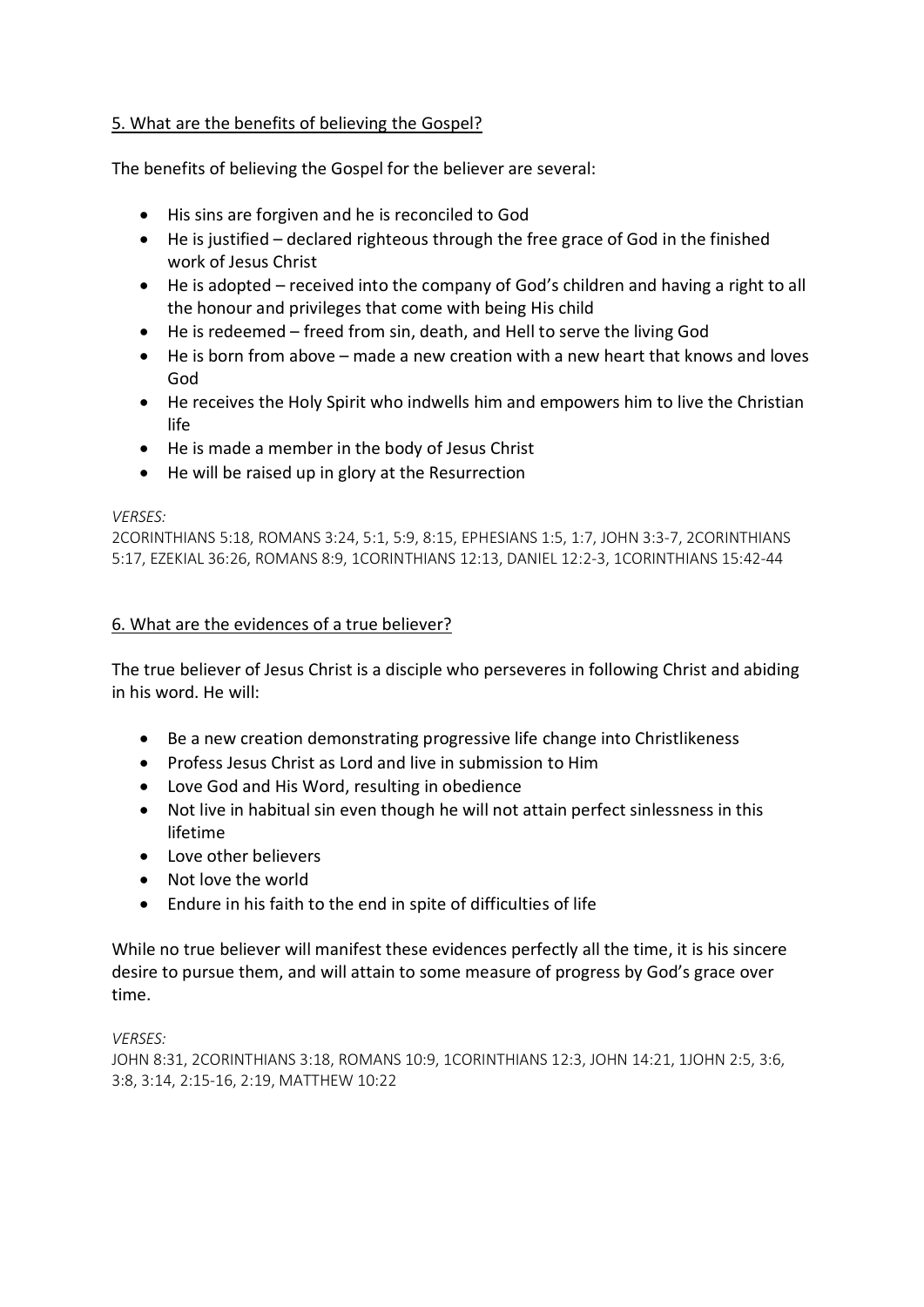#### 7. Can a true believer lose his salvation?

The true believer will not lose his salvation because the Lord Jesus Christ and God the Father maintain his salvation, and because eternal life cannot be anything but eternal. Since man is not saved by his works, neither can he lose his salvation by his works. Furthermore, the true believer is sealed with the Holy Spirit, is kept by Christ's continual intercession for him, and cannot be separated from the love of God in Christ Jesus by anything. God also promises to complete the good work that he has begun in the life of the believer. Therefore, the true believer can neither totally nor finally fall away from the state of grace, but is kept by the power of God through faith unto salvation.

*VERSES:*

JOHN 10:28-29, JOHN 3:16, JOHN 3:36, EPHESIANS 2:8-9, EPHESIANS 1:13, HEBREWS 7:25, ROMANS 8:38-39, PHILIPPIANS 1:6

#### 8. What is election?

Election is the act of God whereby in eternity past He chose those who will be saved. Election is unconditional, because it does not depend on anything outside of God, such as a person's good works or foreseen faith. The Bible also affirms that alongside God's sovereign choice in election, man bears the responsibility of his choice to accept or reject God's offer of salvation. The offer of mercy in the Gospel is extended to all alike. True believers who believe in the Gospel and are saved are therefore called "the elect".

*VERSES:* ROMANS 9:16, REVELATION 22:17, ACTS 13:48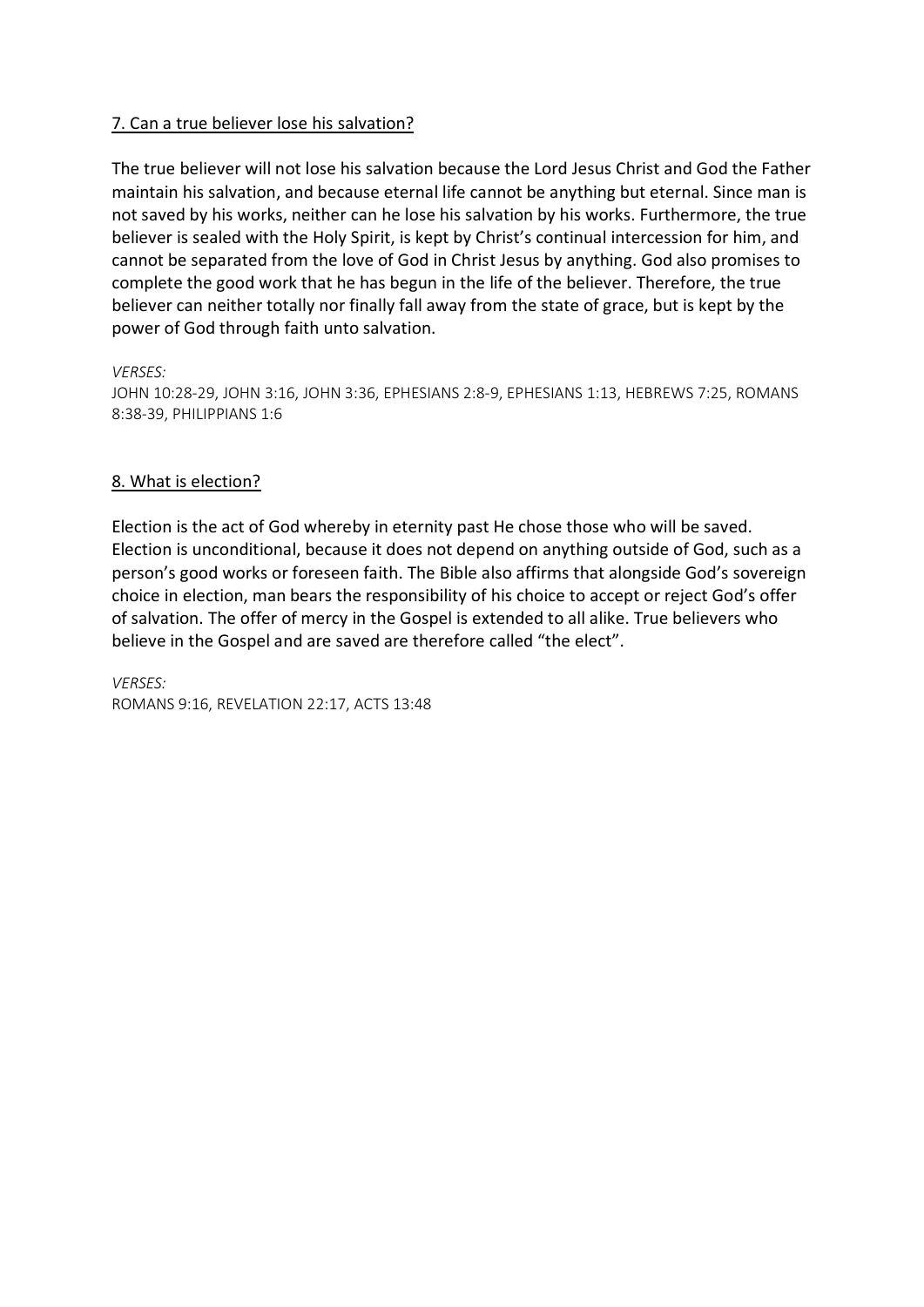### **Sanctification**

#### 1. What is sanctification?

Sanctification is the work of God's free grace through the working of the Holy Spirit whereby believers are renewed in the whole person after the image of Christ. This is done through a process in which the believers' transformed hearts are increasingly separated from the corrupting influences of sin to live lives that are holy and righteous before God.

*VERSES:* 2 CORINTHIANS 3:18, 1 THESSALONIANS 5:23, ROMANS 6:19

#### 2. What is the role of the Holy Spirit in the believer's sanctification?

The Holy Spirit lives in the believer to sanctify and empower him to be more like Christ. As he walks in the Spirit, the Spirit enables him to obey Christ and deny the lusts of the flesh by working in him to will and to do what is pleasing to God. The Spirit produces in him the fruit of the Spirit, and transforms him into the image of Christ.

*VERSES:* 1 CORINTHIANS 6:11, 1 PETER 1:2, GALATIANS 5:16, PHILIPPIANS 2:13, GALATIANS 5:22-23, 2 CORINTHIANS 3:18

#### 3. What are the responsibilities of Christians in sanctification?

Christians are to pursue a life-changing relationship with Jesus Christ through God-ordained means of grace, namely, the study of God's word, prayer and gospel community. They are to walk in the Spirit in their everyday lives by surrendering their wills to Him and depending on His power to obey God's will.

*VERSES:* 2 CORINTHIANS 3:18, PSALM 119:11, ROMANS 12:2, EPHESIANS 3:14-21, HEB 10:24,25, ROMANS 8:13, GALATIANS 5:16,25

#### 4. What is the believer's motivation for sanctification?

The believer pursues sanctification because he is grateful for God's great love as displayed in the gospel. Therefore, he does not pursue sanctification in order to earn favour with God, but to glorify God and enjoy fellowship with Him through holy living – he desires to be holy, for God is holy. Finally, he pursues sanctification as he looks forward to the glorious return of Jesus, who will reward those who have been faithful to Him.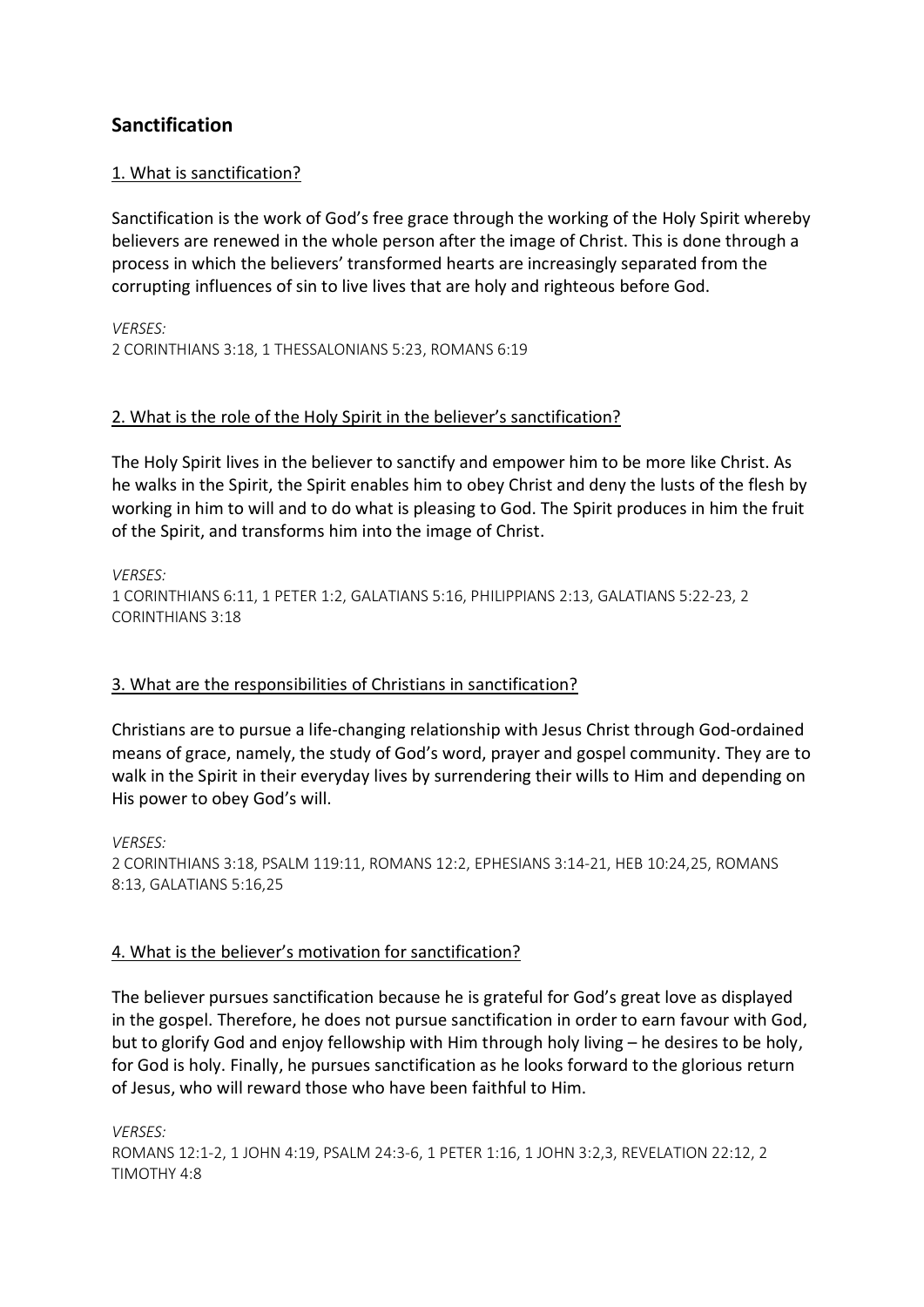# **The Church**

#### 1. What is the church?

The church is the body of believers called out of this world by the gospel to be under the headship of Jesus Christ. The universal church is the sum total of true believers of Jesus Christ in all places throughout history – past, present, and future. The local church is the visible expression of the gathered people who profess to believe in the Lord Jesus Christ in every locality and in every age.

*VERSES:* EPHESIANS 2:19-22, 1 CORINTHIANS 12:13, ROMANS 16:5, GALATIANS 1:1,2

#### 2. What does joining a local church involve?

Joining a local church involves publicly identifying oneself with the Lord Jesus and his people as a community of disciples of Jesus Christ who believe in the gospel. This community is to display God's glory as it teaches, holds up, and lives out the truths of the gospel. This is done through regular gathering with one another for the following purposes:

- Being taught through the preaching and study of God's Word
- Worshipping God and praying together
- Evangelism and discipleship
- Mutual encouragement, service and edification
- Exercising of spiritual gifts to build up the church
- Giving to those in need
- Supporting, submitting to, and being accountable to the leadership of the church
- The public conduct of the ordinances of church

#### *VERSES:*

1 TIMOTHY 3:15, HEBREWS 10:24,25, 1 PETER 4:10, ROMANS 12:13, ACTS 2:41-47, HEBREWS 13:7,17

#### 3. What are the ordinances of the church?

There are only two ordinances commanded in the Bible for the local church, namely Baptism and Lord's Supper. These ordinances are to be administered only to professing believers.

*VERSES:*

MATTHEW 28:19, ACTS 2:41, ACTS 8:36, MATTHEW 26:26-29, 1 CORINTHIANS 11:23-26